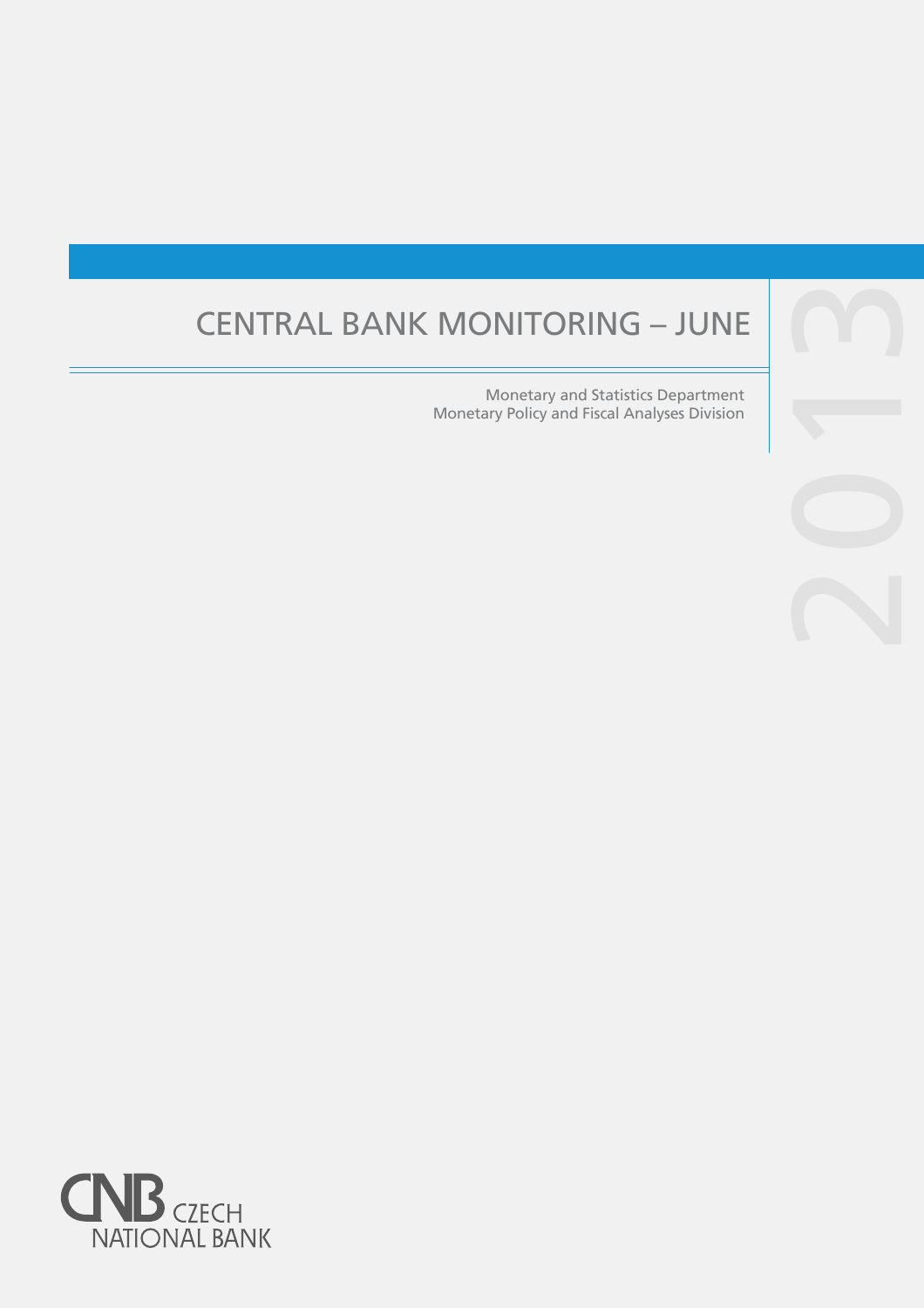## **In this issue**

*The Hungarian and Polish central banks made further interest rate cuts in the past quarter, as did the ECB, which is even considering introducing a negative deposit rate. The other central banks we monitor left their rates unchanged. Rates are also expected to stay the same in the*  coming quarter in almost all the central banks under review, the only exceptions being *Hungary and Poland, where further cuts are expected. The Reserve Bank of New Zealand intervened against the excessively strong New Zealand dollar, and the Bank of Israel also launched purchases of foreign currencies on the market. In* Spotlight *we look at how some inflation-targeting central banks are adopting a more flexible approach to their price stability mandates taking into account the implications for growth and financial stability. Our Selected* Speech *presents the thoughts of Mervyn King, the outgoing governor of the Bank of England, on changes in the conduct of monetary policy in the UK in recent years.*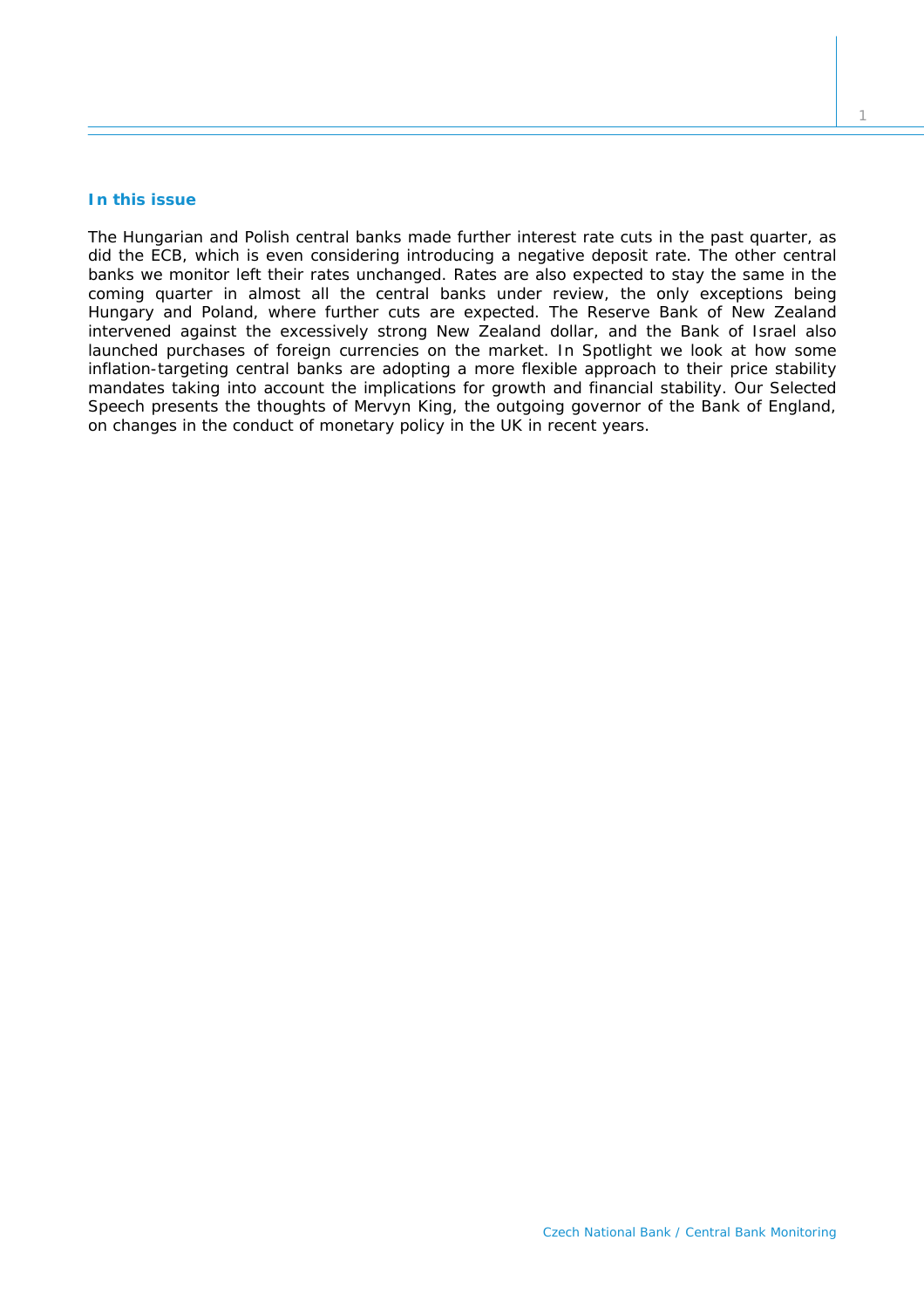# **1. LATEST MONETARY POLICY DEVELOPMENTS AT SELECTED CENTRAL BANKS**

### **Key central banks of the Euro-Atlantic area**

|                                                                                                                                                                                                                 | Euro area (ECB)                               | USA (Fed)                                                                                   | <b>United Kingdom (BoE)</b>                                           |  |  |
|-----------------------------------------------------------------------------------------------------------------------------------------------------------------------------------------------------------------|-----------------------------------------------|---------------------------------------------------------------------------------------------|-----------------------------------------------------------------------|--|--|
| <b>Inflation target</b>                                                                                                                                                                                         | $< 2\%$ <sup>1</sup>                          | $< 2\%^{2}$                                                                                 | 2%                                                                    |  |  |
| <b>MP</b> meetings<br>(rate changes)                                                                                                                                                                            | 4 Apr (0.00)<br>2 May (-0.25)<br>6 Jun (0.00) | 19-20 Mar (0.00)<br>30 Apr-1 May (0.00)                                                     | $3-4$ Apr $(0.00)$<br>8-9 May (0.00)<br>5-6 Jun (0.00)                |  |  |
| <b>Current basic rate</b>                                                                                                                                                                                       | 0.50%                                         | $0 - 0.25%$                                                                                 | 0.50%                                                                 |  |  |
| <b>Latest inflation</b>                                                                                                                                                                                         | 1.4% (May 2013) <sup>3</sup>                  | 1.1% (Apr 2013)                                                                             | 2.4% (Apr 2013)                                                       |  |  |
| <b>Expected MP meetings</b>                                                                                                                                                                                     | 4 Jul<br>1 Aug<br>5 Sep                       | 18-19 Jun<br>30-31 Jul                                                                      | $3-4$ Jul<br>31 Jul-1 Aug<br>$4-5$ Sep                                |  |  |
| Other expected events                                                                                                                                                                                           | 5 Sep:<br>publication of forecast             | 17 Jul: publication of Beige<br><b>Book</b>                                                 | 7 Aug: publication of<br><b>Inflation Report</b>                      |  |  |
| Expected rate movements <sup>4</sup>                                                                                                                                                                            | $\rightarrow$                                 | $\rightarrow$                                                                               | $\rightarrow$                                                         |  |  |
| ECB definition of price stability; $^2$ January 2012 definition of inflation target; $^3$ flash estimate; $^4$ direction of<br>expected change in rates in coming quarter taken from Consensus Forecast survey. |                                               |                                                                                             |                                                                       |  |  |
| Key interest rates<br>2.0<br>1.5<br>1.0<br>0.5<br>0.0<br>7/12 9/12 11/12 1/13<br>5/12<br>3/13<br>5/13<br>- USA<br><b>GB</b><br>-euro area                                                                       |                                               | 4<br>3<br>$\overline{2}$<br>$\mathbf{1}$<br>$\Omega$<br>4/12<br>6/12<br>8/12<br>euro area - | <b>Inflation</b><br>10/12 12/12<br>2/13<br>4/13<br><b>GB</b><br>- USA |  |  |

The **ECB** lowered its key monetary-policy interest rate by 0.25 pp to 0.50% in line with the expectations of some experts. At the same time, the ECB lowered the marginal lending rate by 0.5 pp to 1%. Mario Draghi also suggested at a press conference that the deposit rate might be reduced below zero in the future. Interest rates were not changed at the June meeting. Real GDP contracted by 0.2% in 2013 Q1 and has thus declined for six consecutive quarters. A gradual recovery is expected in the second half of the year, supported by strengthening external demand and accommodative domestic monetary policy. The ECB's current forecast expects GDP to decline by 0.6% in 2013 and to increase by 1.1% in 2014. Inflation is forecasted at 1.4% in 2013 and 1.3% in 2014. GDP growth and inflation have been revised marginally downwards compared to the previous forecast.

The **Fed** left its key interest rate unchanged and confirmed its commitment to keep rates at the current level at least as long as the unemployment rate remains above 6.5%, inflation between one and two years ahead is projected to be no more than 0.5 pp above the longerrun goal, and longer-term inflation expectations continue to be well anchored. The FOMC is continuing to purchase mortgage-backed securities (MBS) at a pace of USD 40 billion per month and long-term government bonds at a pace of USD 45 billion per month. The unemployment rate edged down to 7.5% in April. Households are gradually increasing their spending and the housing sector is showing further signs of recovery.

**BoE** left its key interest rate unchanged at 0.50% in the previous period and almost reached the planned Asset Purchase Programme size of GBP 375 billion, i.e. roughly 25% of GDP. GDP growth stood at 0.3% in Q1 and the BoE expects it to pick up during the year. The inflation rate will remain above the target in the coming months, mainly because of changes to administered prices.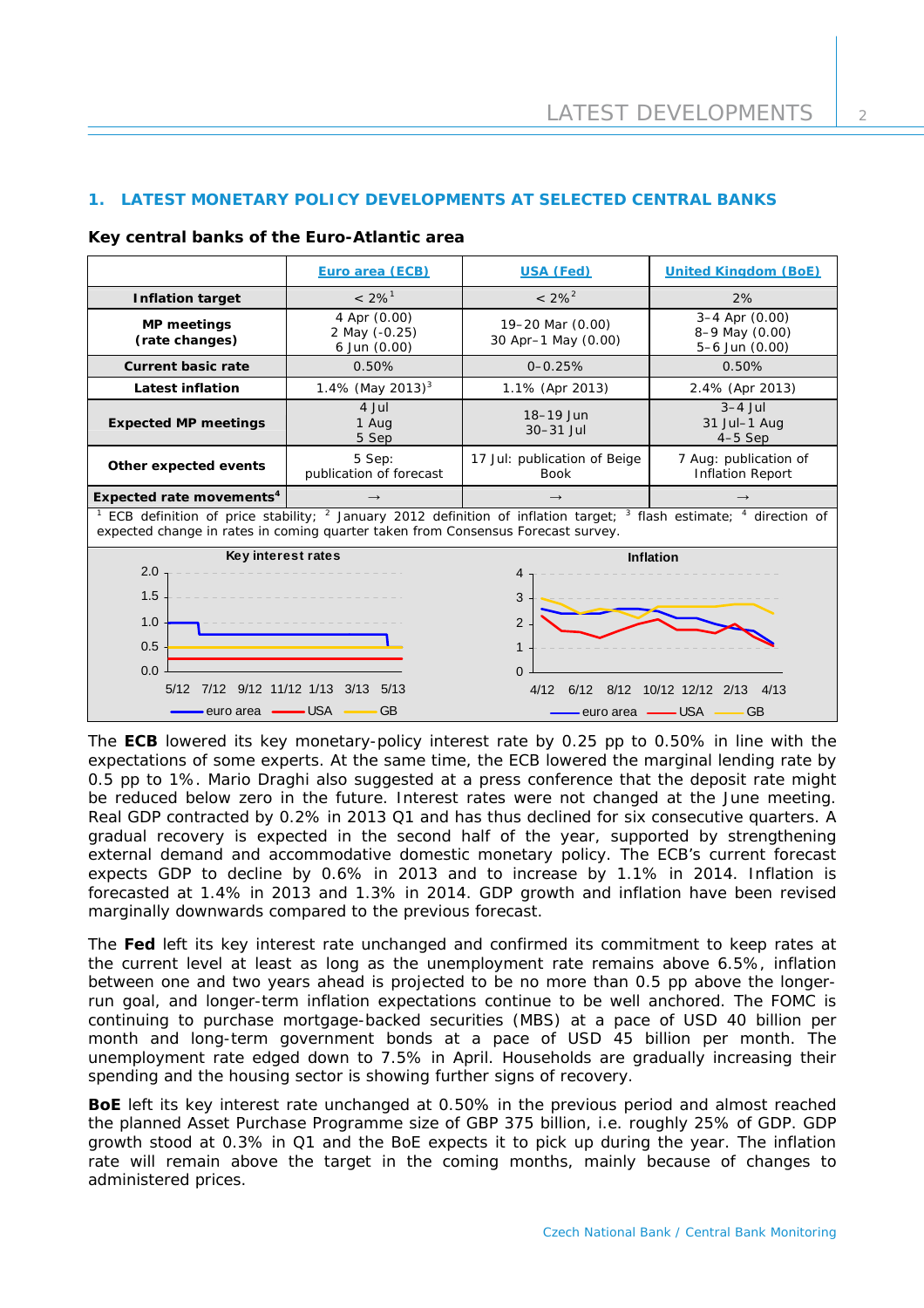|                                                                                                                                                                                                                                                                                                                                                             | <b>Sweden (Riksbank)</b>                        | <b>Hungary (MNB)</b>                                    | Poland (NBP)                                                |  |
|-------------------------------------------------------------------------------------------------------------------------------------------------------------------------------------------------------------------------------------------------------------------------------------------------------------------------------------------------------------|-------------------------------------------------|---------------------------------------------------------|-------------------------------------------------------------|--|
| <b>Inflation target</b>                                                                                                                                                                                                                                                                                                                                     | 2%                                              | 3%                                                      | 2.5%                                                        |  |
| <b>MP</b> meetings<br>(rate changes)                                                                                                                                                                                                                                                                                                                        | 16 Apr (0.00)                                   | 26 Mar (-0.25)<br>23 Apr (-0.25)<br>28 May (-0.25)      | $9 - 10$ Apr $(0.00)$<br>7-8 May (-0.25)<br>4-5 Jun (-0.25) |  |
| <b>Current basic rate</b>                                                                                                                                                                                                                                                                                                                                   | 1.00%                                           | 4.50%                                                   | 3.00%                                                       |  |
| <b>Latest inflation</b>                                                                                                                                                                                                                                                                                                                                     | -0.5% (Apr 2013)                                | 1.7% (Apr 2013)                                         | 0.8% (Apr 2013)                                             |  |
| <b>Expected MP meetings</b>                                                                                                                                                                                                                                                                                                                                 | $2$ Jul<br>4 Sep                                | 25 June<br>$23$ Jul<br>27 Aug                           | $2-3$ Jul<br>20 Aug<br>$3-4$ Sep                            |  |
| Other expected events                                                                                                                                                                                                                                                                                                                                       | 3 Jul: publication<br>of Monetary Policy Report | 25 Jun: publication of<br>Quarterly Report on Inflation | first half of July: publication<br>of Inflation Report      |  |
| Expected rate movements <sup>1</sup>                                                                                                                                                                                                                                                                                                                        | $\rightarrow$                                   |                                                         |                                                             |  |
| <sup>1</sup> Direction of expected change in rates in coming quarter taken from Consensus Forecast survey.                                                                                                                                                                                                                                                  |                                                 |                                                         |                                                             |  |
| Key interest rates<br>Inflation<br>8<br>7<br>$\overline{7}$<br>6<br>6<br>5<br>5<br>4<br>4<br>3<br>3<br>2<br>$\overline{2}$<br>1<br>1<br>$\Omega$<br>$\Omega$<br>$-1$<br>5/12<br>11/12 1/13<br>3/13<br>5/13<br>7/12<br>9/12<br>4/12<br>6/12<br>8/12<br>10/12 12/12<br>2/13<br>4/13<br><b>SWE</b><br>- HUN<br><b>POL</b><br><b>SWE</b><br>- HUN<br><b>POL</b> |                                                 |                                                         |                                                             |  |

# **Selected central banks of inflation-targeting EU countries**

The **Riksbank** left its key interest rate unchanged at 1% and expects to maintain low rates for a longer period of time, specifically until the second half of 2014. After a weak outcome at the end of 2012, the Swedish economy is showing a gradual recovery. The Riksbank expects faster growth in household consumption and investment in the coming period. An improvement in the labour market, including a decline in unemployment, is expected next year when GDP growth picks up.

The **MNB** lowered its monetary policy rate by 0.25 pp three times in the last quarter, i.e. by a total of 0.75 pp to the current level of 4.50%, thus extending the series of key interest rate cuts (see the chart). Inflation slowed sharply to 1.7% in April. The Hungarian economy is showing an overall slowdown in economic activity and still subdued domestic demand. According to the MNB forecast, however, the economy should recover from recession in the first half of 2013.

In response to the risk of undershooting its inflation target in the medium term, the **NBP** twice cut its monetary policy rate by 0.25 pp in the last quarter, by a total of 0.50 pp to 2.75%. Preliminary data on GDP in 2013 Q1 point to a stronger-than-expected weakening in GDP growth. Net exports have become the most significant negative contributor to GDP growth. According to forward-looking indicators, weak economic growth is expected in Q2, too. The weak economic activity is being accompanied by declining employment in the corporate sector and rising unemployment. The situation in the labour market supports low wage growth. The inflation rate dropped to 0.8% in April, markedly below the NBP inflation target. Inflation expectations have also declined.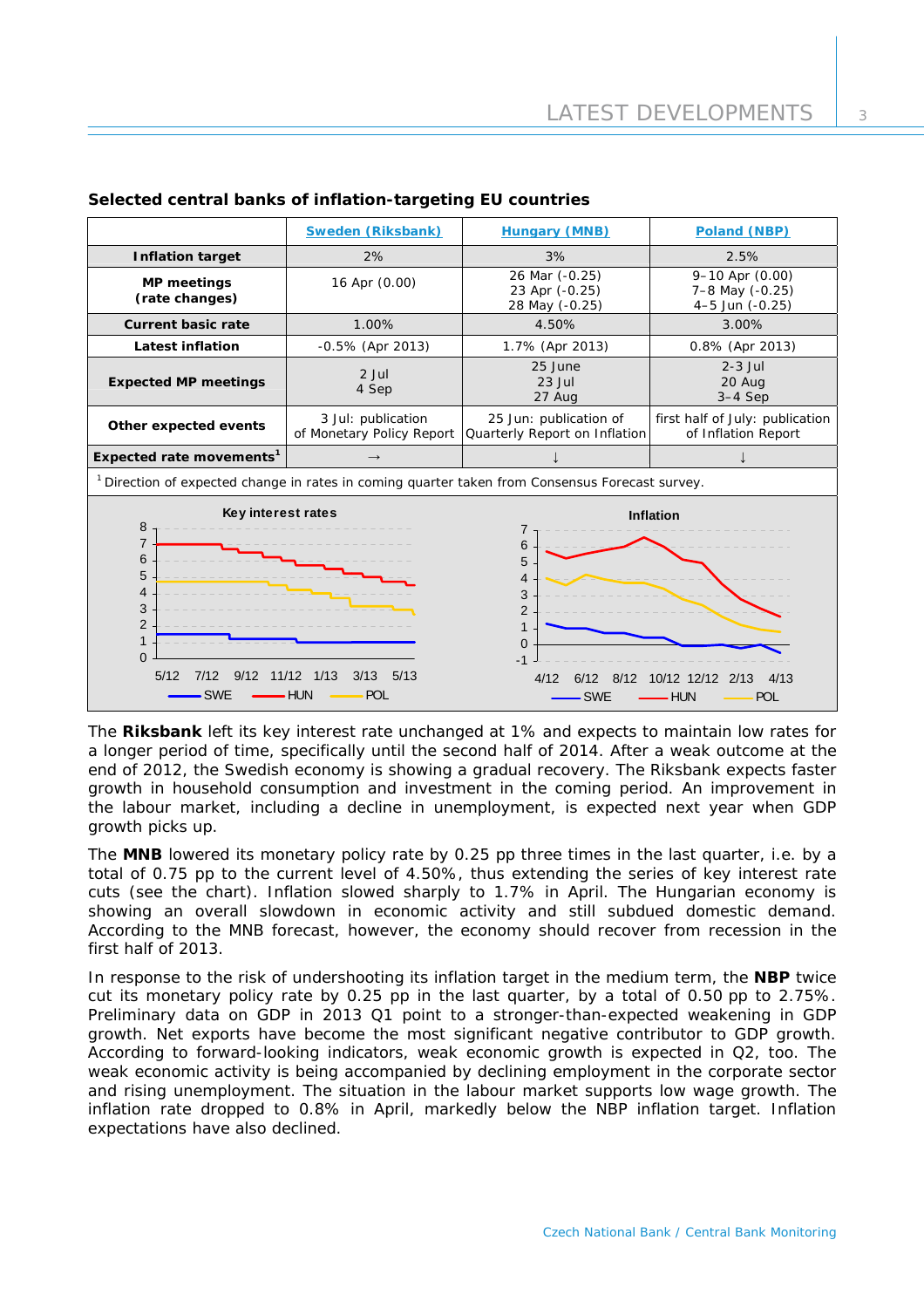|                                                                                                                                                                                               | <b>Norway (NB)</b>                                   | <b>Switzerland (SNB)</b>                                                                                                   | <b>New Zealand (RBNZ)</b>                           |  |  |
|-----------------------------------------------------------------------------------------------------------------------------------------------------------------------------------------------|------------------------------------------------------|----------------------------------------------------------------------------------------------------------------------------|-----------------------------------------------------|--|--|
| <b>Inflation target</b>                                                                                                                                                                       | 2.5%                                                 | $< 2\%$                                                                                                                    | 2%                                                  |  |  |
| <b>MP</b> meetings<br>(rate changes)                                                                                                                                                          | 14 Mar (0.00)<br>8 May (0.00)                        | 14 Mar (0.00)                                                                                                              | 14 Mar (0.00)<br>24 Apr (0.00)                      |  |  |
| <b>Current basic rate</b>                                                                                                                                                                     | 1.50%                                                | $0 - 0.25\%$ <sup>1</sup>                                                                                                  | 2.50%                                               |  |  |
| <b>Latest inflation</b>                                                                                                                                                                       | 1.9% (Apr 2013)                                      | $-0.6\%$ (Apr 2013)                                                                                                        | 0.9% (2013 Q1)                                      |  |  |
| <b>Expected MP meetings</b>                                                                                                                                                                   | $20$ Jun                                             | $20$ Jun                                                                                                                   | $13$ Jun<br>25 Jul                                  |  |  |
| Other expected events                                                                                                                                                                         | 20 Jun: publication<br>of Monetary Policy Report     | 27 Jun: publication of<br>Monetary Policy Report                                                                           | 13 Jun: publication of<br>Monetary Policy Statement |  |  |
| Expected rate movements <sup>2</sup>                                                                                                                                                          |                                                      | $\rightarrow$                                                                                                              | $\rightarrow$                                       |  |  |
| Chart displays centre of band; <sup>2</sup> direction of expected change in rates in coming quarter taken from Consensus<br>Forecast survey or, in the case of New Zealand, from RBNZ survey. |                                                      |                                                                                                                            |                                                     |  |  |
| 3<br>2<br>$\mathbf{1}$<br>$\Omega$<br>5/12<br>9/12                                                                                                                                            | Key interest rates<br>$11/12$ $1/13$<br>5/13<br>3/13 | <b>Inflation</b><br>3<br>$\overline{2}$<br>1<br>$\Omega$<br>$-1$<br>$-2$<br>6/11<br>10/11<br>2/12<br>12/11<br>4/12<br>6/12 |                                                     |  |  |
| <b>NZL</b><br>CHE<br>NZL<br>NOR<br><b>NOR</b><br>CHE                                                                                                                                          |                                                      |                                                                                                                            |                                                     |  |  |

# **Other selected inflation-targeting countries**

**Norges Bank (NB)** left its key interest rate unchanged at 1.50%. Monetary policy remains loose because domestic inflation is low and because external interest rates are very low. At the same time, capacity utilisation in the Norwegian economy is currently above a normal level, and house prices and private sector debt have been rising faster than incomes for a long period. The Norwegian economy is growing at a solid pace and unemployment is low. According to the forecast, inflation should be between 1% and 1.5%. The central bank expects a gradual increase in interest rates next year.

The **SNB** is still maintaining rates in the lower part of the 0–0.25% target range and its commitment to enforce a minimum exchange rate of CHF 1.20/EUR is also unchanged. Inflation was lower than expected in 2012 Q4 due to the continued decline in import inflation. The previous appreciation of the Swiss franc is having a stronger effect on the price level than the SNB expected. According to the SNB forecast, the inflation rate will be 0.2% in 2013 and 0.2% in 2014. The SNB identifies no threat of inflation in the Swiss economy in the foreseeable future. GDP growth of 1.0–1.5% is expected in 2013.

The **RBNZ** left its key interest rate at 2.50%. The inflation rate remains below the lower boundary of the central bank's target range and will remain below the target in the remainder of 2013. The undershooting is due mainly to subdued growth in import prices caused by the appreciating New Zealand dollar, against which the RBNZ intervened in May. Economic activity is rising on the domestic demand side, but the labour market remains weak. Housing investment and business and consumer confidence are being boosted by reconstruction in Canterbury following the earthquake. The RBNZ projects the economy to grow by 2–3% over the forecast period and inflation to gradually return to the 2% target.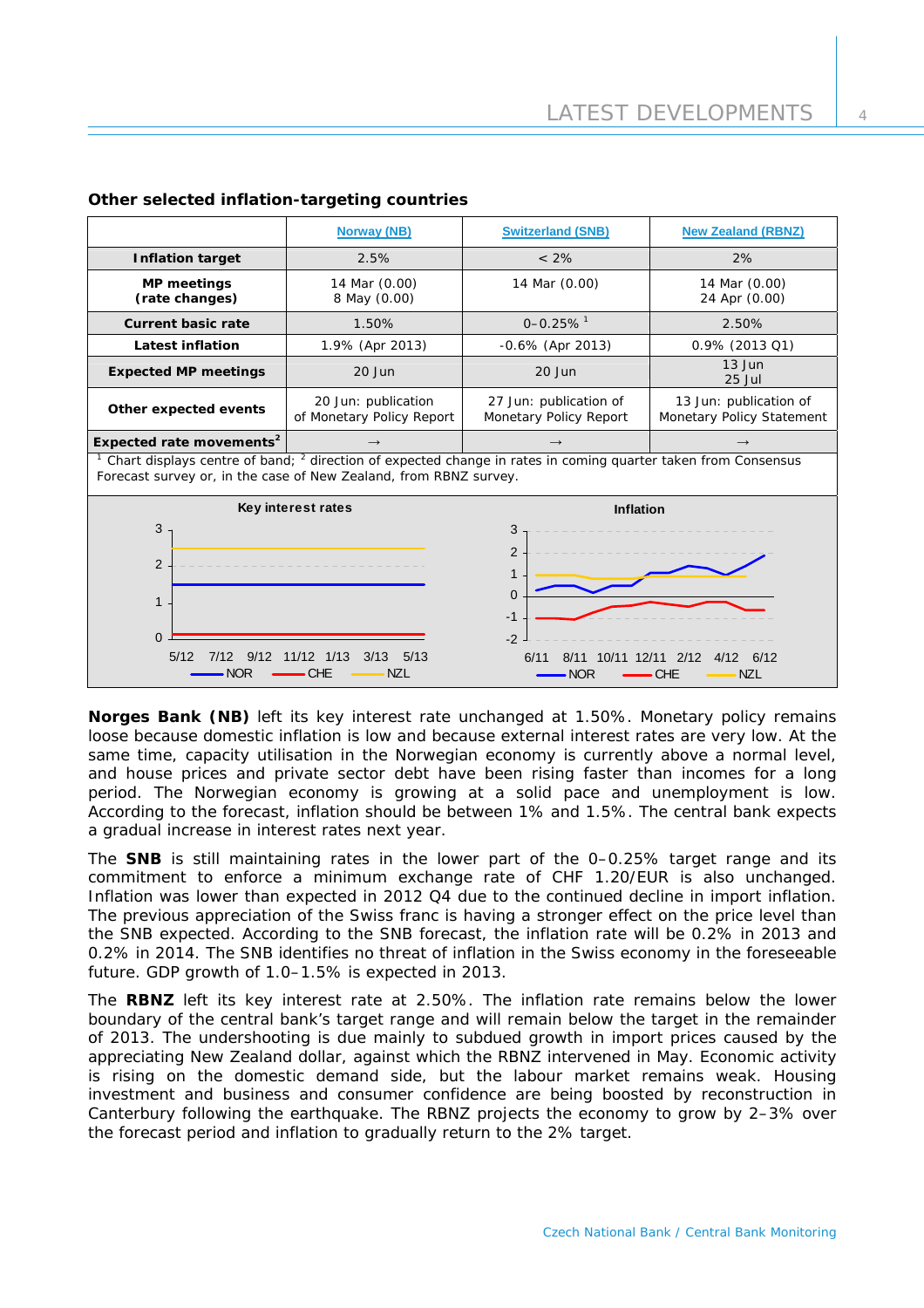# **2. NEWS**

# **[UK Chancellor backs flexibility in monetary policy remit](https://www.gov.uk/government/uploads/system/uploads/attachment_data/file/185552/chx_letter_to_boe_monetary_policy_framework_200313.pdf.pdf)**

Although the Bank of England (BoE) is responsible for monetary policy, the definition of price stability is set by the Treasury. This it does every 12 months in the remit for the Monetary Policy Committee, which also contains comments on other aspects of monetary policy. This year's remit re-confirms the flexible inflation targeting regime with an inflation target of 2%. Chancellor of the Exchequer George Osborne notes in the remit that this reflects the primacy of price stability, although the actual inflation rate will on occasion depart from its target as a result of shocks. Attempts to keep inflation at the target in these circumstances may cause undesirable volatility in output due to the short-term trade-offs involved. The BoE is now required to communicate these trade-offs. The Chancellor expressed his support for more monetary policy flexibility and his agreement with the current actions of the BoE, which is keeping monetary policy loose despite higher expected inflation. However, Osborne emphasised that inflation expectations need to remain anchored and the BoE has to be transparent. If the BoE judges it necessary to deploy new unconventional policy instruments, it should coordinate them with the government.

### **[British Funding for Lending Scheme extended](http://www.bankofengland.co.uk/publications/Pages/news/2013/061.aspx)**

The BoE and the Treasury extended the Funding for Lending Scheme, introduced in August 2012, until January 2015. The scheme aims to increase the incentives for banks to lend to small and medium-sized enterprises.

## **[BoJ introduces quantitative and qualitative monetary easing](http://www.boj.or.jp/en/announcements/release_2013/k130404a.pdf)**

Under its new governor Haruhiko Kuroda, the Bank of Japan announced a new quantitative and qualitative monetary easing programme. The operating target is changed from the overnight rate to the monetary base (currency in circulation plus bank reserves). The BoJ also specified a time frame of about two years for achieving its price stability target of 2%. Over that period, the BoJ plans to double the monetary base from JPY 138 trillion at end-2012 to JPY 270 trillion at end-2014, mainly by increasing its holdings of Japanese government bonds (at an annual pace of JPY 50 trillion) and, to a lesser extent, other securities. Simultaneously, the average

remaining maturity of its JGB purchases will more than double from just under three years to about seven years. The BoJ will purchase bonds with maturities including 20 and 30 years (qualitative easing). The BoJ also terminated its asset purchase programme and suspended the "banknote principle", under which the outstanding amount of government bonds held by the BoJ should be kept below the outstanding balance of banknotes issued (around JPY 90 trillion).



[Governor Kuroda](http://www.boj.or.jp/en/announcements/press/koen_2013/data/ko130412a1.pdf) stressed that the BoJ should do whatever is necessary to overcome deflation, which has been causing a deterioration in Japan's economy for nearly 15 years. He believes that the BoJ needs to make firm decisions at once, rather than to adopt gradualism. Another key task for the BoJ is to change inflation expectations – most Japanese economic agents expect prices to either decline or be unlikely to rise. Kuroda explained that the BoJ's sole aim is to conduct monetary policy, not engage in monetary financing. He also denied that it is aiming to weaken the yen. Monetary easing is part of Japan's three-pronged strategy, the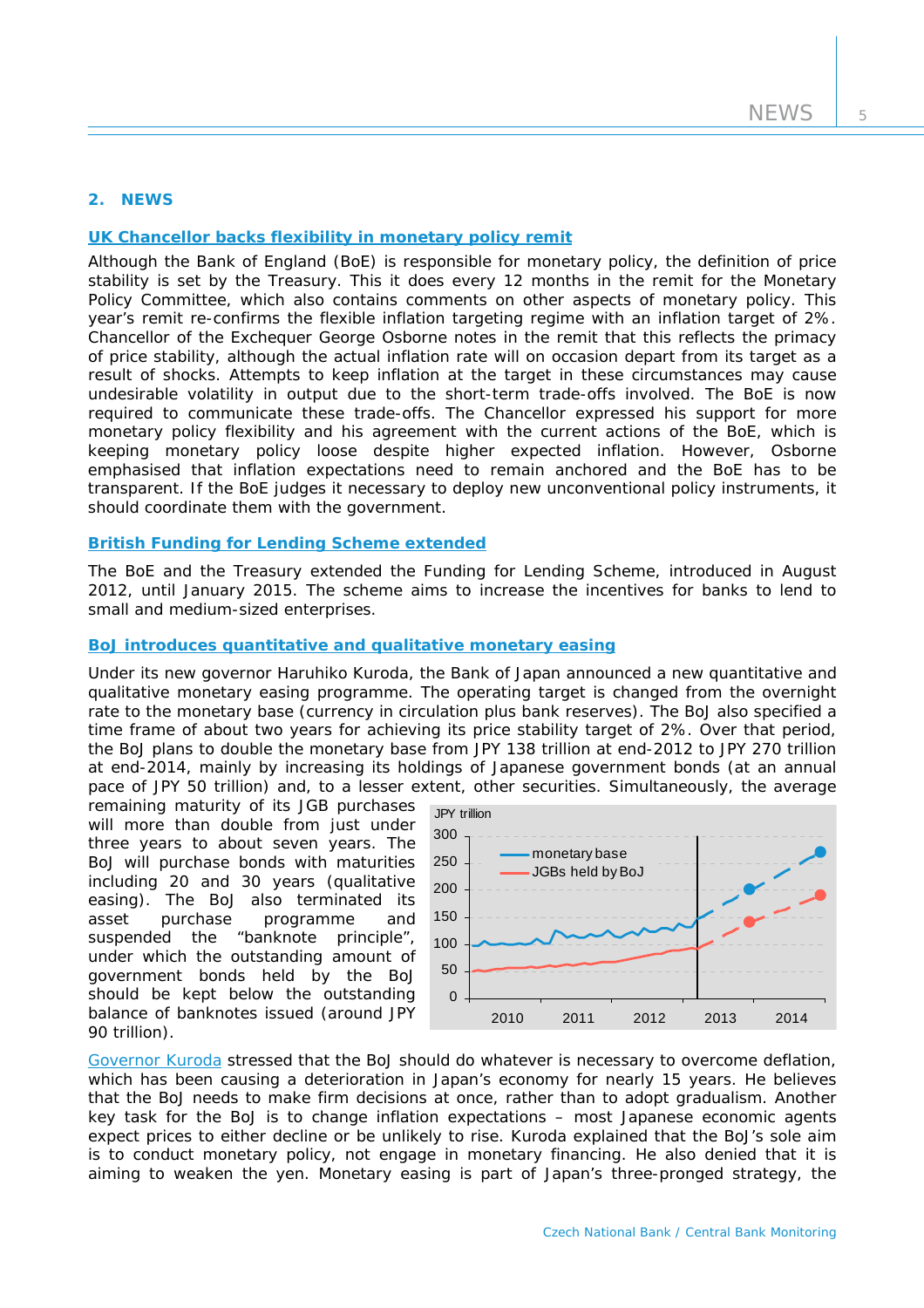other two "arrows" being flexible fiscal policy and a growth strategy that promotes private investment.

# **MNB sees major changes under new governor…**

Governor György Matolcsy, appointed in March by Prime Minister Viktor Orbán to head Magyar Nemzeti Bank in March, began his term with tough measures. The personnel changes started with dismissals of experts (those who left the MNB included head of financial analysis Aron Gereben, chief economist Agnes Csermely and head of research Peter Benczur). Matolcsy also altered the powers of two deputy governors, Ferenc Karvalits and Júlia Király, who had been appointed under a previous government. Conversely, the new governor strengthened the role of deputy governor Adam Balog, newly appointed by Orbán together with Gyula Pleschinger. Furthermore, Matolcsy called off news conferences after monetary policy meetings. Deputy Governor Júlia Király responded to the situation by resigning.

### **[…and launches Funding for Growth Scheme](http://www.bloomberg.com/news/2013-05-29/hungary-central-bank-expands-funding-plan-to-boost-growth.html)**

The [MNB](http://english.mnb.hu/Root/Dokumentumtar/ENMNB/Sajtoszoba/mnben_sajtokozlemenyek/hatteranyag_20130404_en.pdf) plans to improve the financing conditions for small and medium-sized enterprises by offering interest-free loans totalling HUF 425 billion (around 1.5% of GDP) to commercial banks. The interest rate on corporate loans will be no more than 2.5%. Moreover, the MNB considers the high ratio of foreign currency loans, especially those denominated in Swiss franc, to be major problem of the SME sector. For the currency conversion of the loans into forints the MNB will provide foreign exchange to credit institutions from its foreign exchange reserves at market price on condition that they use it to repay their short-term external liabilities. A maximum amount of HUF 325 billion has been assigned for this facility. The MNB suspended its two-year liquidity-providing loan tender at the same time.

### **[Norway plans to introduce countercyclical capital buffer](http://www.norges-bank.no/en/about/published/speeches/2013/aci-norge/)**

Norway is planning to follow Switzerland in imposing a capital buffer. The Norwegian authorities are worried about rising house prices and excessive lending growth. The buffer will be set by the Ministry of Finance, although Norges Bank will issue concrete advice on the buffer level four times a year, together with an assessment of its impacts on monetary policy. Although the decision has not entered into force yet, its effects are already evident in the banking sector. Norges Bank also takes account of financial stability issues in its monetary policy decision-making and is not lowering its rates any further even though a decision based solely on hitting the inflation target would imply easier monetary policy.

### **ECB and European Commission publish convergence reports for Latvia**

Following a request submitted by Latvia, the [European Central Bank](http://www.ecb.int/pub/pdf/conrep/cr201306en.pdf) and [European Commission](http://ec.europa.eu/economy_finance/publications/european_economy/2013/pdf/ee3_en.pdf) have prepared convergence reports assessing Latvia's eligibility to join the euro area from the economic perspective and from the perspective of the compatibility of national legislation.

The assessment of the two reports is as follows. The Latvian lats has long been pegged to the euro with a narrow fluctuation band of  $\pm 1\%$ , so Latvia fulfils the criterion for participation in ERM II. The fixed exchange rate limits the ability of monetary policy to influence inflation. Over the last twelve months the average rate of HICP inflation has been 1.3%, i.e. well below the reference value of 2.7%.

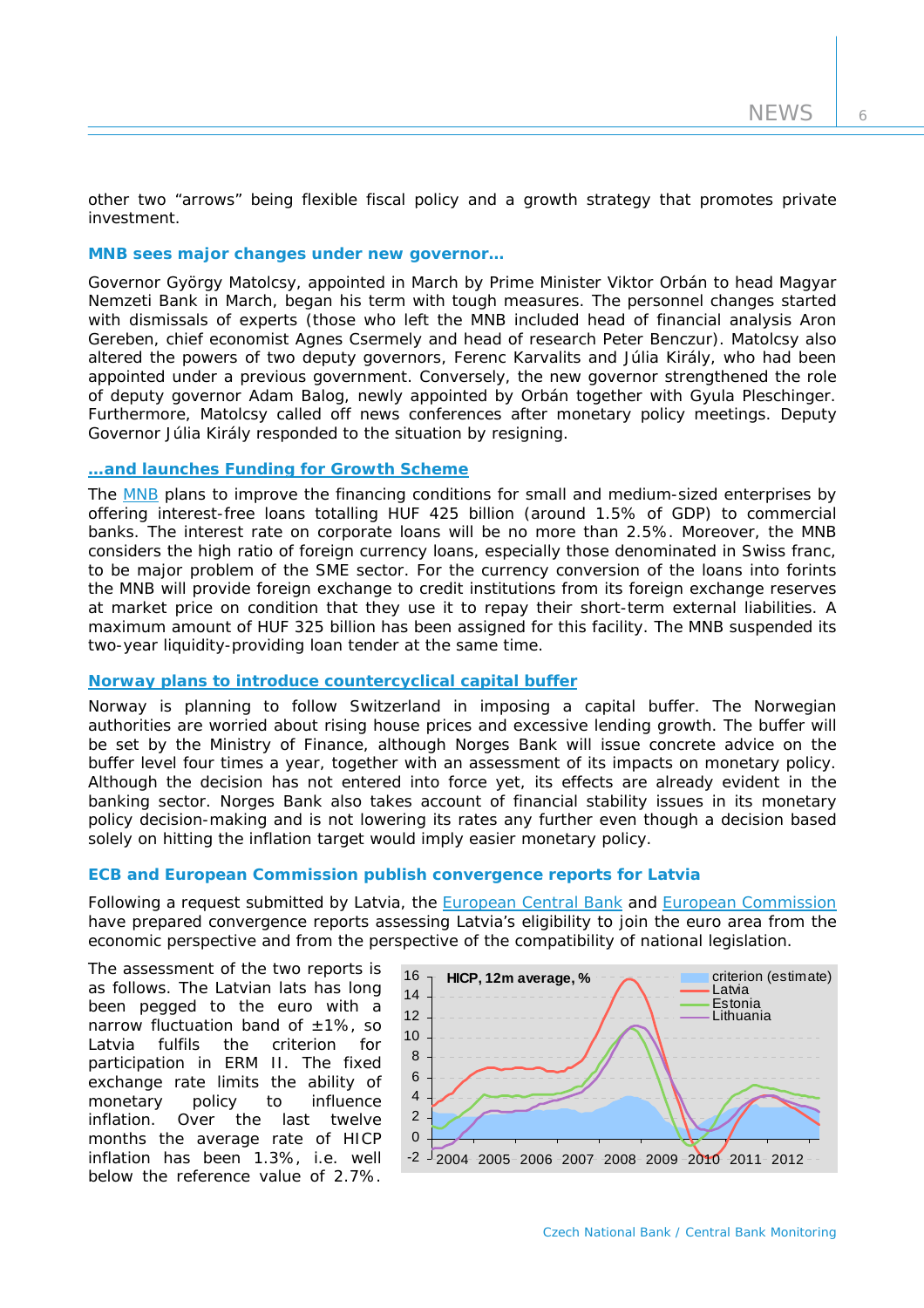7

In the past ten years, however, the annual averages have ranged between -1.2% and 15.3%. The lower inflation over the past year has been due mainly to lower increases in administered prices and a lower VAT rate. The catching-up process is likely to drive up the inflation differential between Latvia and the euro area over the medium term, given that GDP per capita and price levels are still lower in Latvia than in the euro area. It cannot be ruled out that significant demand pressures, similar to those in 2008, may emerge again.

Although Latvia is subject to the Excessive Deficit Procedure at the moment, the country fulfils both numerical fiscal criteria, with a government budget deficit of 1.2% of GDP and a government debt-to GDP ratio of 40.7% in 2012. It also fulfils the long-term interest rate criterion. The convergence reports state that Latvian law complies with European legislation.

Latvia is seeking to join the euro area after Estonia, which did so in January 2011. Lithuania, which requested the preparation of convergence reports in 2006 and which slightly exceeded the reference value for the price stability criterion at that time, has not introduced the single currency so far. The final decision on whether the euro area will gain a new member next year will be made by Ecofin.

## **[Bank of Israel launches purchases in foreign exchange market](http://www.boi.org.il/en/NewsAndPublications/PressReleases/Pages/13052013m.aspx)**

The Bank of Israel announced its intention to purchase foreign exchange in order to offset the effect of natural gas production on the exchange rate. Natural gas production in Israel is causing an improvement in the current account, which is leading to appreciation pressures on the shekel. The amounts purchased will be added to the BoI's foreign exchange reserves, but will be managed separately, with a longer-term investment horizon. The programme will be revisited when a wealth fund begins operation, which is expected to be during 2018.

# **[Australia plans to invest part of its reserves in Chinese renminbi](http://www.rba.gov.au/speeches/2013/sp-dg-240413.html)**

Philip Lowe, deputy governor of the Reserve Bank of Australia, said that the institution intends to hold around 5% of Australia's foreign currency assets in Chinese government bonds. The decision reflects large and still growing importance of Australian-Chinese trade and financial ties. China is Australia's largest export destination, and it is also the largest supplier of imports into Australia. The news follows the announcement of direct trading between the currencies of these two economies. The Australian dollar is only the third currency for which onshore direct trading with the renminbi is possible, the others being the US dollar and the Japanese yen. The two central banks signed a swap agreement in March 2012.

## **[Stephen S. Poloz becomes governor of Bank of Canada from June](http://www.bankofcanada.ca/2013/05/press-releases/stephen-poloz-appointed-governor-of-bank-of-canada/)**

Stephen S. Poloz, an experienced economist and manager from Ontario, has begun a sevenyear term as head of the Bank of Canada. Poloz previously occupied a range of positions in the central bank and then joined Export Development Canada, where he was later appointed president. Poloz succeeds Mark Carney, who has accepted the position of governor of the Bank of England, a post previously held by Mervyn King for ten years.

#### **New deputy governors appointed to monetary board in Sweden**

Deputy governors Lars Svensson and Barbro Wickman-Parak have left the Executive Board of the Riksbank, as their terms of office expired in May. They had both given notice that they would not be available for re-election to the Board. Professor of economics Martin Flodén and Cecilia Skingsley, previously chief economist at Swedbank, have been appointed as new members of the Board.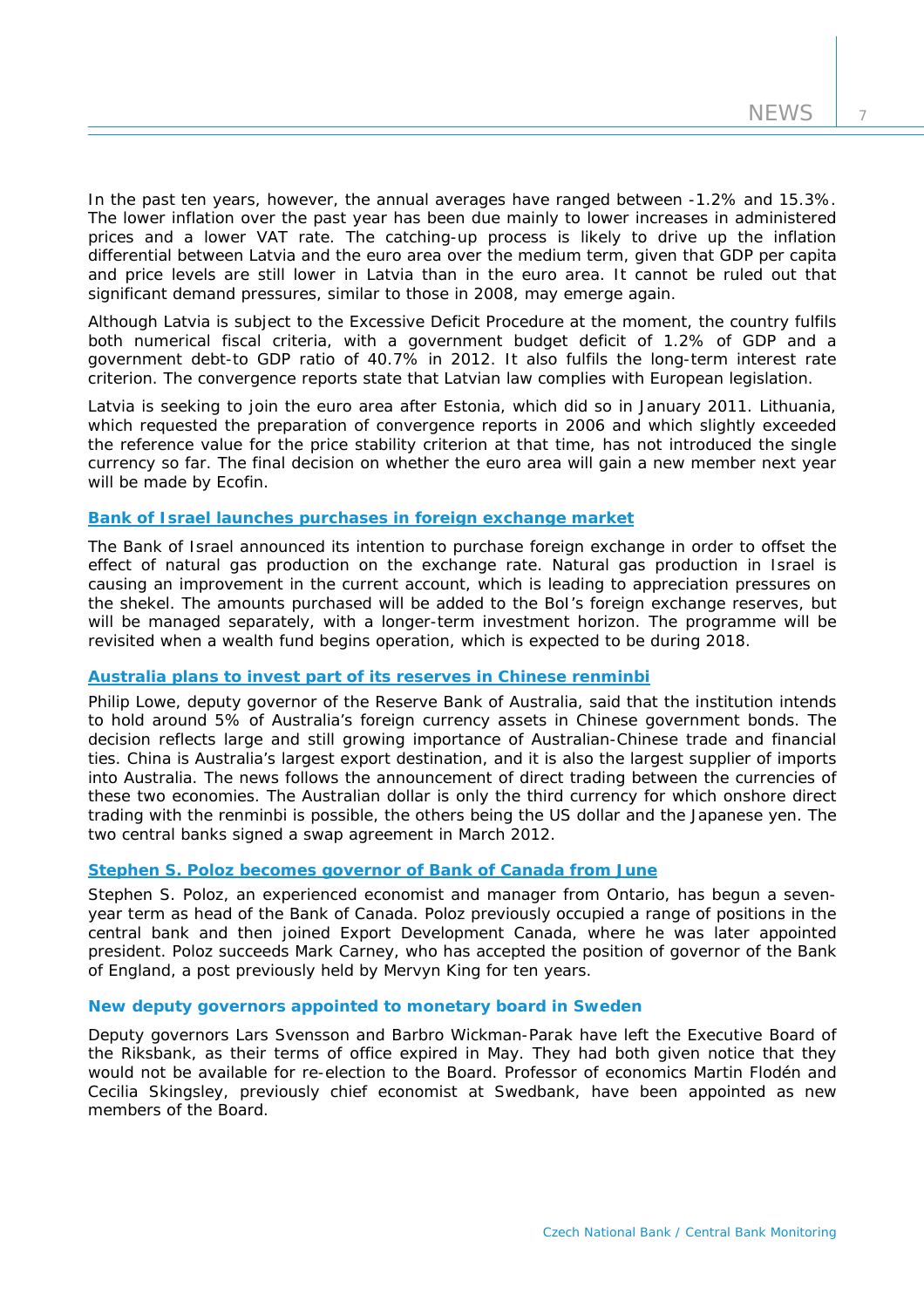## **3. SPOTLIGHT: FLEXIBILITY OF INFLATION TARGETING**

*Monetary policy has been going through an exceptional period since the outbreak of the financial and economic crisis. Following an unusually fast and strong rate reduction, many central banks have started to provide extraordinary amounts of liquidity and use a wide range of unconventional instruments. In addition, fundamental changes have recently been apparent in the strategic monetary policy framework. Whereas central bankers in Japan and the United States have set a new numerical target for inflation, the central banks traditionally targeting inflation have put an increasing emphasis on the flexibility of this regime – many are willing more than ever before to accept deviations of inflation from the target. This willingness to tolerate temporarily higher inflation may reflect the very fragile recovery in economic activity and concerns that monetary policy tightening may suppress the recovery. Some central banks, instead of strictly maintaining price stability, are taking into account risks to financial stability. This may result in them undershooting their inflation targets. The monetary policy of some central banks is thus partially taking on the tasks of fiscal and macroprudential policies.* 

When, in 1997, the UK introduced a requirement for the central bank governor to send an open letter to the Chancellor of the Exchequer – if inflation deviated by more than 1 pp from the target – and to give the reasons for the deviation, it was expected that this would happen only in very exceptional cases. Inflation stayed very close to the target after inflation targeting was introduced in 1992 and fluctuated within the range until 2007. Over the past six years, however, Mervyn King has had to explain upward deviations on 14 occasions. According to his explanations, the increased inflation has been due mainly to higher global oil and food prices, a depreciating pound and rising VAT.



In some cases there are reasonable grounds for tolerating temporary deviations of inflation from the target, particularly if they are caused by supply shocks. The central bank has no influence on such shocks, and any attempts to offset them might lead to undesirable volatility in GDP and employment. For this reason, preference is given to "flexible" inflation targeting. Some central banks have therefore defined escape clauses, i.e. exemptions from fulfilling inflation targets. The Bank of England's increased discretion is due to the fact that it does not have a fixed monetary policy horizon, makes decisions based on the forecast for the whole of the following three years, and can therefore be satisfied with a slower return of inflation to the target.

Although inflation in the British economy is being pushed up mainly by supply shocks, the deviation can no longer be considered short term. There is thus a growing risk that inflation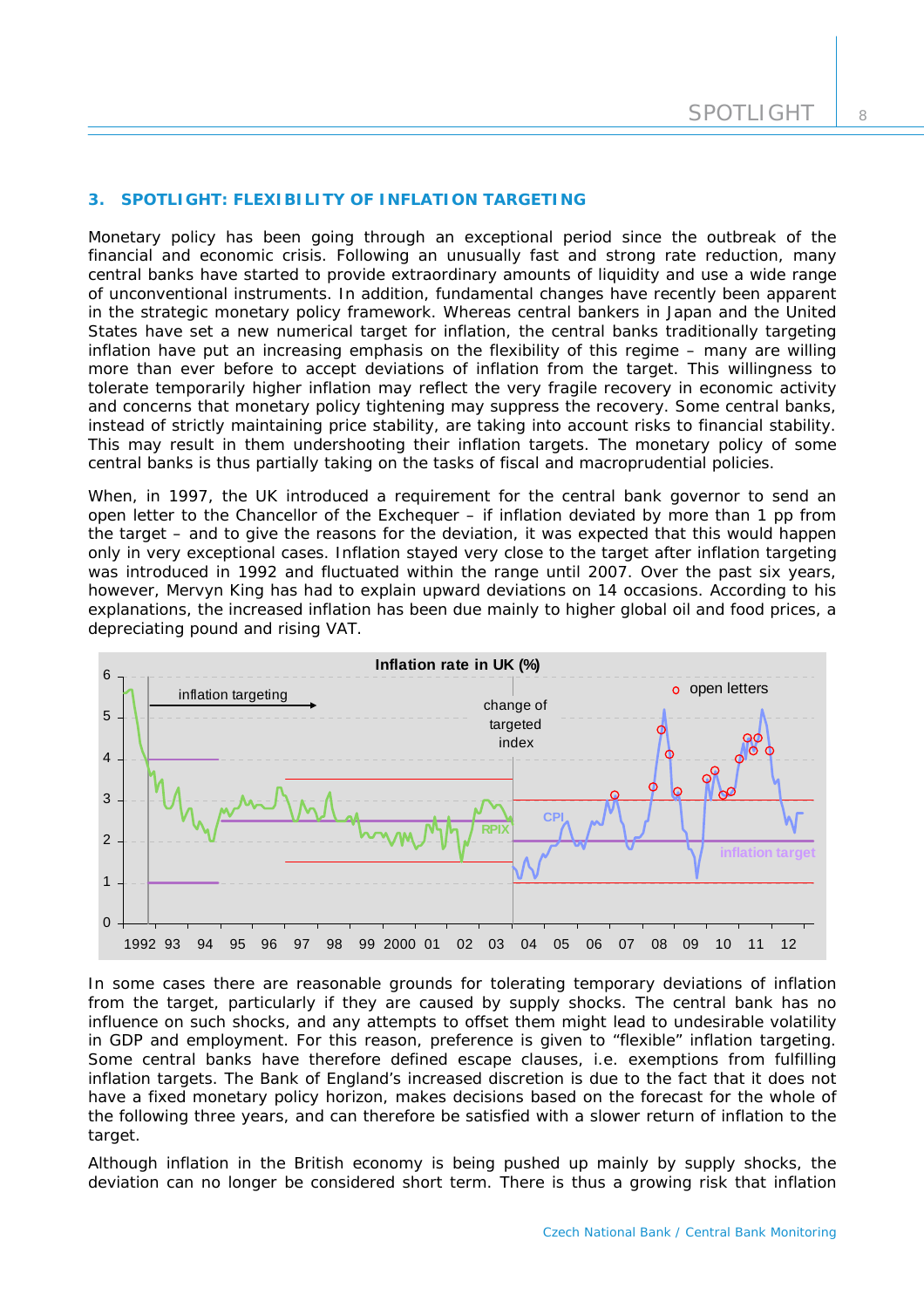expectations will increase and affect wage demands and subsequently domestic producer prices. A modest rise in inflation expectations has already been recorded.

As the Bank of England admits in its February Inflation Report, its monetary policy will remain looser than needed to meet the inflation target. Despite higher expected inflation over the next two years, the MPC members decided unanimously not to tighten monetary policy so as not to derail the already very fragile economic recovery. They believe that efforts to tame inflation at any cost might lead to an even deeper recession and an even larger rise in unemployment. MPC member [Spencer Dale](http://www.bankofengland.co.uk/publications/Documents/speeches/2013/speech643.pdf) even discusses in detail whether the current trade-off between growth and inflation is unusually favourable. If that were the case, the BoE could inject additional monetary stimulus, thereby supporting growth, with relatively little consequence for inflation. In the current situation, according to Dale, a growing economy could absorb spare resources, without putting much upward pressure on wages and prices. As the recession is due to weak demand, a pick-up in demand could prompt an increase in the effective supply capacity of companies.

The Treasury, which decides on monetary policy objectives, agrees with the BoE. According to this year's remit, price stability is the primary objective of monetary policy. However, the remit regards it as important to minimise serious undesirable impacts of monetary policy on output volatility, so efforts should be made to assess the two variables in a balanced manner. As from March 2013, the remit requires the central bank to explain its decisions and assess the impacts on inflation and output variability.

While the Bank of England's monetary policy is easier (after taking into account its effects on economic growth) than needed to achieve moderate price growth, the Scandinavian inflation targeters prefer higher rates than those implied by the inflation outlook, owing to the risks to financial stability they see in their economies.

Norway fears excessive growth in lending and house prices. Even though it is planning to fight the adverse trend by regulating banks, specifically by introducing a countercyclical capital

buffer, these risks are also taken into account in monetary policy. If Norges Bank decided solely on the basis of achieving the inflation target, its interest rate would probably be zero until the end of this year. Inflation in Norway is low (owing to the strong Norwegian krone, very low growth in prices at home and abroad, and restrained wage growth) and the outlook for the future is not indicating any rapid rise either. However, capacity



utilisation in the Norwegian economy is higher than normal and the central bank expects economic growth to pick up. So, if Norges bank was additionally seeking to stabilise output and employment, it would lower its rate only to around 0.5%; such a decision would thus reflect the flexibility of inflation targeting and an effort to avoid an overheating of the economy. According to the Norwegian central bank, however, monetary policy should mitigate the risk of rising financial imbalances. Sustained low rates could, according to Norges Bank, lead to excessive risk-taking by banks and households, hence such a monetary policy should be avoided. This is why its rate currently stands at 1.5%.

Similar considerations have also recently been affecting the decisions of the Swedish Riksbank. Inflation is now around zero and will probably approach the 2% target later than originally expected. The Riksbank expects the already high household indebtedness to rise and fears that lower rates would increase the risk of imbalances. However, not all the members of the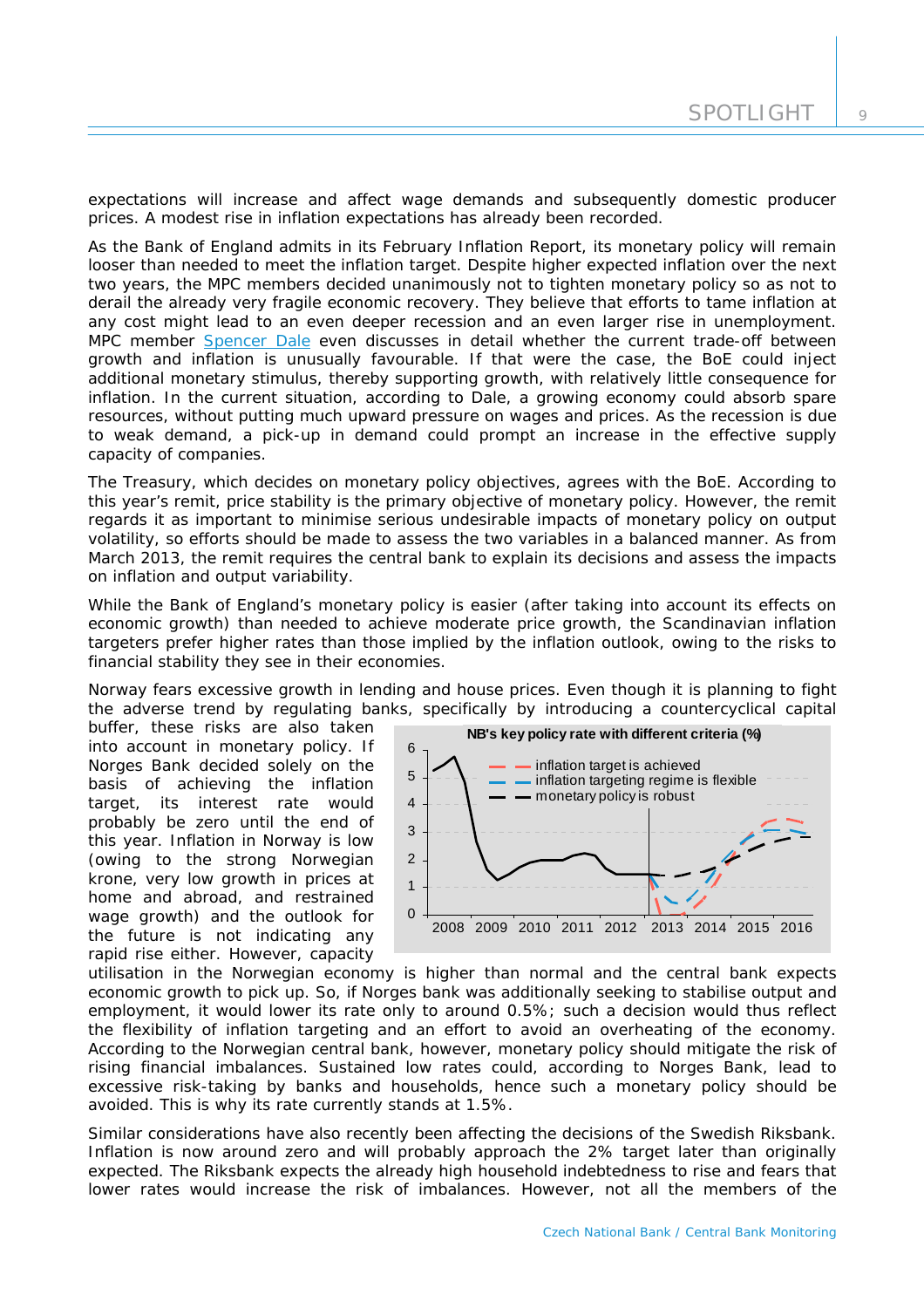10

Riksbank's Executive Board agree with this. Lars Svensson and Karolina Ekholm have long been voting for easier monetary policy. Lars Svensson believes that monetary policy has only a very limited short-term effect on household debt and is therefore an inappropriate instrument for influencing it.



However, the long-term average rate of inflation in Sweden is one of the lowest among the EU countries and is well below the inflation target. **[Svensson](http://www.riksbank.se/Documents/Tal/Svensson/2013/tal_svensson_130116_eng.pdf)** even believes that owing to excessively tight monetary policy, unemployment has since 1997 been higher than necessary, 0.8 pp too high, which is equivalent to about 38,000 unemployed people. He also claims that if current inflation was 1 pp higher, unemployment would be 1.3 pp lower, i.e. there would be 65,000

fewer people unemployed. According to Svensson's calculations, this would increase the household debt ratio from 170% of disposable income to 174%. At the same time, he does not believe this would have increased potential risks to an extent that is worth more than 65,000 jobs. Given the very high unemployment, Svensson would even welcome a temporary overshooting of the inflation target.

Switzerland is another country showing a marked long-term deviation from its target. It is facing unexpectedly persistent negative inflation for the twentieth consecutive month. Despite this, the central bank does not conduct further monetary policy easing. Its interest rates are at zero and its priority since 2011 has b een to combat the strong franc by means of foreign

exchange interventions and by its commitment to keep the exchange rate above a set minimum of 1.20 CHF/EUR. A favourable phenomenon in the Swiss economy is that the long-lasting negative inflation is not being accompanied by a pronounced downturn in economic activity. However, the very low rates are supporting the already strong growth in lending and property prices, because of which Switzerland has introduced a countercyclical



why it does not officially refer to its monetary policy regime as inflation targeting, even though capital buffer. The SNB is meanwhile putting particular emphasis on its flexibility. This may be it exhibits most of its main features.

central bank. While there are other tools and policies for other objectives, price stability is a task for monetary policy alone and should therefore remain the monetary policy priority. It is clear from the above examples and from the behaviour and comments of other central banks that the strategic parameters of monetary policy have been gradually changing in recent years. Whereas the central banks of Japan and the USA have introduced a numerical inflation target, inflation targeters are increasingly emphasising flexibility. The risk of this approach is that tolerating longer-term deviations of inflation from the target in the pursuit of other benefits could impair the anchoring of inflation expectations and endanger the credibility of the